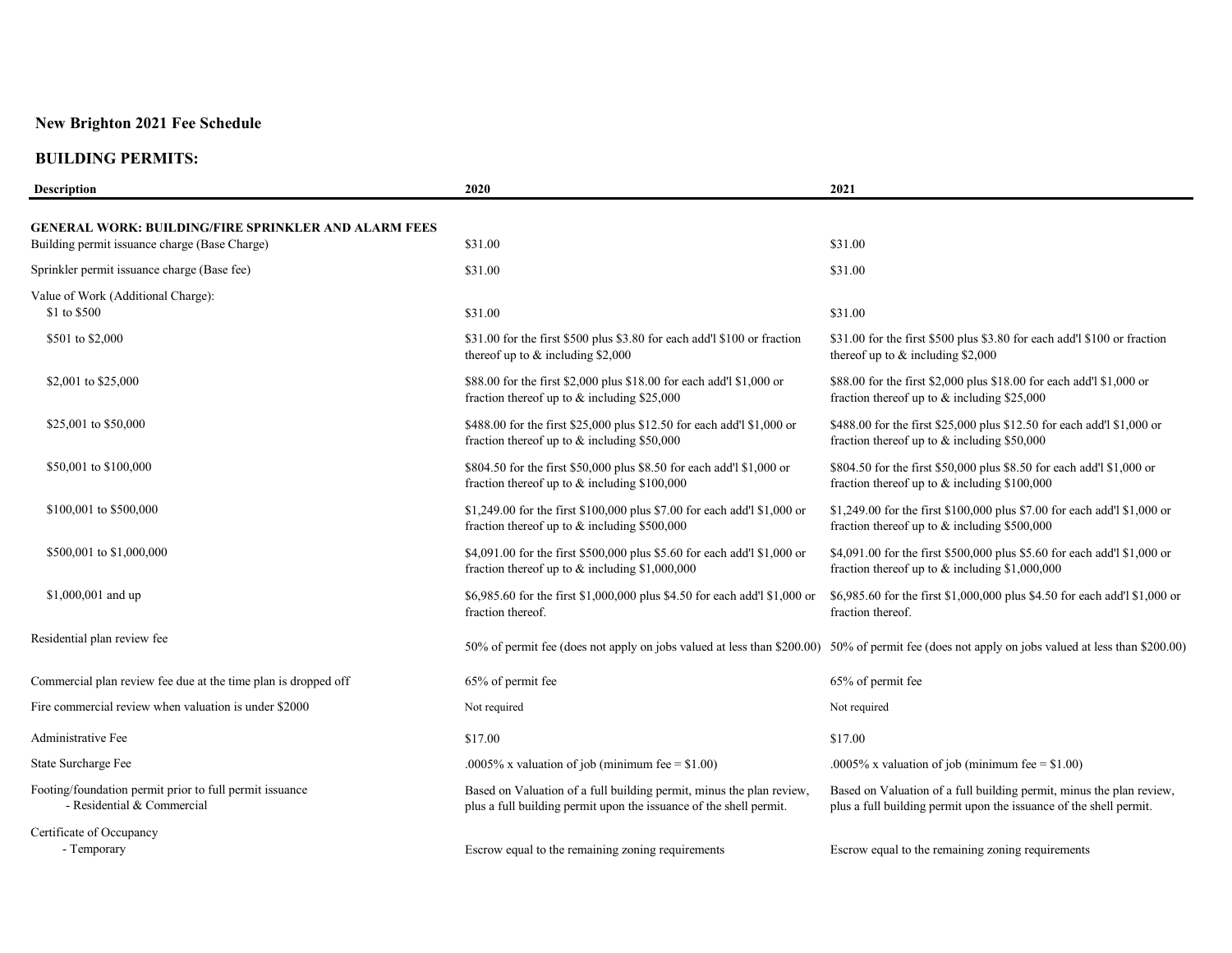#### **BUILDING PERMITS:**

| <b>Description</b>                                                                                                        | 2020                                                             | 2021                                                                                                                                                                      |
|---------------------------------------------------------------------------------------------------------------------------|------------------------------------------------------------------|---------------------------------------------------------------------------------------------------------------------------------------------------------------------------|
| <b>GENERAL WORK: BUILDING/FIRE SPRINKLER AND ALARM FEES (Continued)</b>                                                   |                                                                  |                                                                                                                                                                           |
|                                                                                                                           |                                                                  |                                                                                                                                                                           |
| Site Assessment for Fire Works                                                                                            | \$100.00                                                         | \$100.00                                                                                                                                                                  |
| Temp Membrane Structure, Tents & Canopies - Greater than 120 Sq Ft                                                        | \$88.50                                                          | \$88.50                                                                                                                                                                   |
| Demolition                                                                                                                | \$79 minimum fee                                                 | \$79.00 flat fee for residential, valuation based for non-residential with \$79.00 flat fee for residential, valuation based for non-residential with<br>\$79 minimum fee |
| <b>PLUMBING</b>                                                                                                           |                                                                  |                                                                                                                                                                           |
| Sump pump inspection                                                                                                      | \$63.00                                                          | \$63.00                                                                                                                                                                   |
| Plumbing permit issuance charge                                                                                           | Minimum \$52.50 or 1.5% of project cost or which ever is greater | Minimum \$52.50 or 1.5% of project cost or which ever is greater                                                                                                          |
| Water Heater                                                                                                              | \$52.50                                                          | \$52.50                                                                                                                                                                   |
| Water Softener                                                                                                            | \$52.50                                                          | \$52.50                                                                                                                                                                   |
| RPZ (Backflow Device)                                                                                                     | \$58.00                                                          | \$58.00                                                                                                                                                                   |
| Administrative Fee                                                                                                        | \$17.00                                                          | \$17.00                                                                                                                                                                   |
| Commercial Plan Review Fee                                                                                                | City will review plans that are valued less than \$1,500.00.     | City will review plans that are valued less than \$1,500.00.                                                                                                              |
| State Surcharge Fee                                                                                                       | .0005% x valuation of job (minimum fee = $$1.00$ )               | .0005% x valuation of job (minimum fee = $$1.00$ )                                                                                                                        |
| <b>MECHANICAL</b>                                                                                                         |                                                                  |                                                                                                                                                                           |
| Mechanical permit issuance fee                                                                                            | \$47.50                                                          | \$47.50                                                                                                                                                                   |
| Mechanical Permit                                                                                                         | 1.5% of contract cost                                            | 1.5% of contract cost                                                                                                                                                     |
| Residential New Construction; 1 & 2 family dwelling                                                                       | \$132.50                                                         | \$132.50                                                                                                                                                                  |
| Furnace                                                                                                                   | \$47.50                                                          | \$47.50                                                                                                                                                                   |
| Gas/Electric Range                                                                                                        | \$47.50                                                          | \$47.50                                                                                                                                                                   |
| Gas Piping                                                                                                                | \$47.50                                                          | \$47.50                                                                                                                                                                   |
| Air Conditioning                                                                                                          | \$47.50                                                          | \$47.50                                                                                                                                                                   |
| Gas Line / Fireplace                                                                                                      | \$68.00                                                          | \$68.00                                                                                                                                                                   |
| Other                                                                                                                     | \$47.50                                                          | \$47.50                                                                                                                                                                   |
| Commercial & Industrial                                                                                                   | Maximun of \$47.50 or 1.5% of the improvement cost whichever is  | Maximun of \$47.50 or 1.5% of the improvement cost whichever is                                                                                                           |
|                                                                                                                           | greater                                                          | greater                                                                                                                                                                   |
| Temp heat permit                                                                                                          | \$105.00                                                         | \$105.00                                                                                                                                                                  |
| Commercial Plan Review Fee                                                                                                | 45% of Permit Fee                                                | 45% of Permit Fee                                                                                                                                                         |
| Accelerated review (Total x 2) Review completed within 15 business days or $\frac{1}{2}$<br>of the submitted fee refunded |                                                                  |                                                                                                                                                                           |
| Administrative Fee                                                                                                        | \$17.00                                                          | \$17.00                                                                                                                                                                   |

State Surcharge Fee .0005% x valuation of job (minimum fee = \$1.00) .0005% x valuation of job (minimum fee = \$1.00)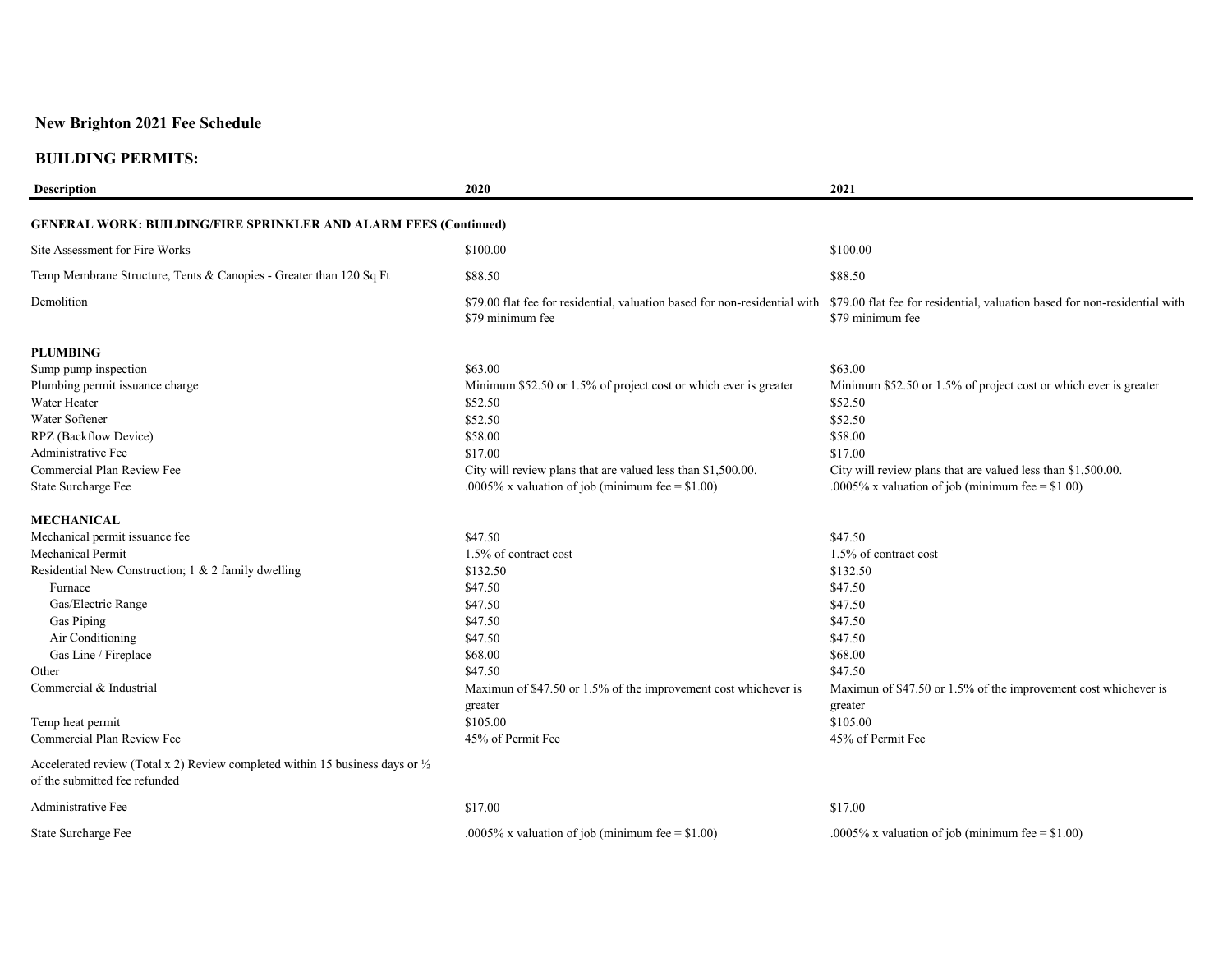| <b>Description</b>                                                               | 2020                                                                                                          | 2021                                                                                                                                                                              |
|----------------------------------------------------------------------------------|---------------------------------------------------------------------------------------------------------------|-----------------------------------------------------------------------------------------------------------------------------------------------------------------------------------|
| <b>BUILDING MOVING FEES</b>                                                      |                                                                                                               |                                                                                                                                                                                   |
| Pre-inspection fee                                                               | \$79.00                                                                                                       | \$79.00                                                                                                                                                                           |
| Moving Principle Building into City                                              | \$316.00                                                                                                      | \$316.00                                                                                                                                                                          |
| Moving over private property                                                     | \$31.00                                                                                                       | \$31.00                                                                                                                                                                           |
| Moving over public streets                                                       |                                                                                                               |                                                                                                                                                                                   |
| Larger than 12 ft high, 14 feet wide, 25 Feet long                               | \$79.00                                                                                                       | \$79.00                                                                                                                                                                           |
| No larger than 12 feet high, 14 feet wide, 25 Feet long                          | \$42.00                                                                                                       | \$42.00                                                                                                                                                                           |
| <b>EXCAVATING / GRADING FEES</b>                                                 |                                                                                                               |                                                                                                                                                                                   |
| 50 cubic yards or less                                                           | \$44.50                                                                                                       | \$44.50                                                                                                                                                                           |
| 51 to 100 cubic yards                                                            | \$51.50                                                                                                       | \$51.50                                                                                                                                                                           |
| 101 to 1,000 cubic yards*                                                        | \$50.00 for first 100 cubic yards, plus \$11.00 for each additional 100<br>yards or fration thereof.          | \$50.00 for first 100 cubic yards, plus \$11.00 for each additional 100<br>yards or fration thereof.                                                                              |
| $1,001$ to $10,000$ cubic yards                                                  | yards or fration thereof.                                                                                     | $$175.00$ for first 1000 cubic yards, plus \$9.00 for each additional 1000 \$175.00 for first 1000 cubic yards, plus \$9.00 for each additional 1000<br>yards or fration thereof. |
| 10,001 to 100,000 cubic yards                                                    | \$287.00 for first 1000 cubic yards, plus \$42.00 for each additional<br>10,000 yards or fration thereof.     | \$287.00 for first 1000 cubic yards, plus \$42.00 for each additional<br>10,000 yards or fration thereof.                                                                         |
| $100,001$ + cubic yards or more                                                  | \$697.50 for first 100,000 cubic yards, plus \$24.00 for each additional<br>100,000 yards or fration thereof. | \$697.50 for first 100,000 cubic yards, plus \$24.00 for each additional<br>100,000 yards or fration thereof.                                                                     |
| * Over 100 Cubic Yards is required to pull a SWWPP Permit                        |                                                                                                               |                                                                                                                                                                                   |
| Administrative Fee                                                               | \$17.00                                                                                                       | \$17.00                                                                                                                                                                           |
| <b>OTHER INSPECTION FEES</b>                                                     |                                                                                                               |                                                                                                                                                                                   |
| Inspections outside of normal business hours *                                   | \$95/Hr.                                                                                                      | \$95/Hr.                                                                                                                                                                          |
| (Minimum charge - two hours)                                                     |                                                                                                               |                                                                                                                                                                                   |
| Reinspection fees                                                                | \$79/Hr.                                                                                                      | \$79/Hr.                                                                                                                                                                          |
| Inspections for which no fee is specifically indicated                           | \$79/Hr.                                                                                                      | \$79/Hr.                                                                                                                                                                          |
| Additional plan review required by changes,                                      | \$79/Hr.                                                                                                      | \$79/Hr.                                                                                                                                                                          |
| Additions or revisions to plans (Minimum charge one hour)                        |                                                                                                               |                                                                                                                                                                                   |
| Change of address.                                                               | \$42.00                                                                                                       | \$42.00                                                                                                                                                                           |
| * Or the total hourly cost to the jurisdiction, whichever is greatest. This cost |                                                                                                               |                                                                                                                                                                                   |
| shall include supervision, overhead, equipment, hourly wages fringe benefits of  |                                                                                                               |                                                                                                                                                                                   |
| the employee involved.                                                           |                                                                                                               |                                                                                                                                                                                   |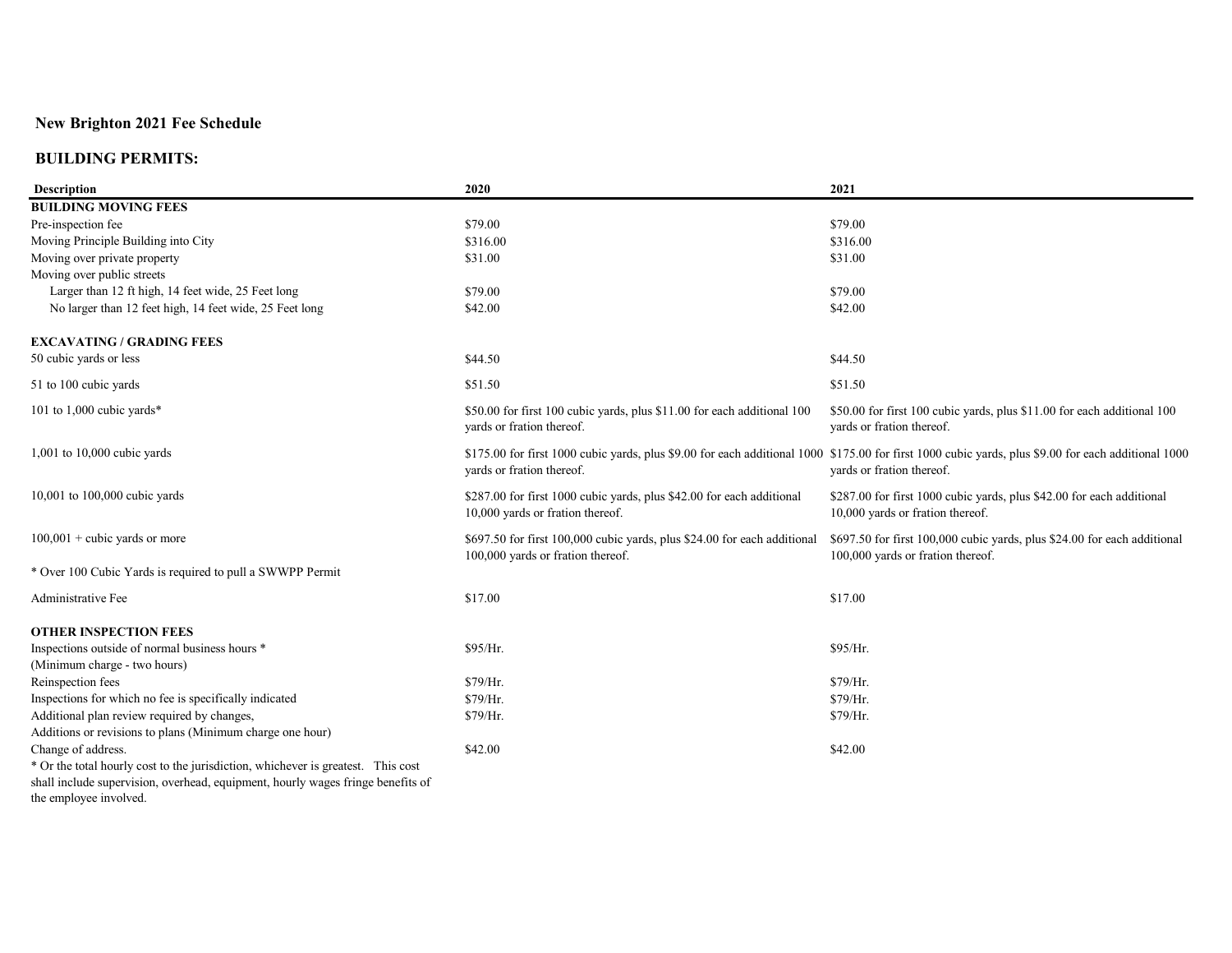| <b>Description</b>                                                                                                                                                                                                    | 2020                                               | 2021                                               |
|-----------------------------------------------------------------------------------------------------------------------------------------------------------------------------------------------------------------------|----------------------------------------------------|----------------------------------------------------|
| <b>WATER AND SEWER CONNECTION FEES</b>                                                                                                                                                                                |                                                    |                                                    |
| MCES Fee (per SAC)                                                                                                                                                                                                    | \$2,485.00                                         | \$2,485.00                                         |
| City Sewer Maintenance Fee (per SAC)                                                                                                                                                                                  | \$103.00                                           | \$103.00                                           |
| Please see Public Works for additional Sewer Access and Water connection                                                                                                                                              |                                                    |                                                    |
| charges                                                                                                                                                                                                               |                                                    |                                                    |
| <b>MANUFACTURED HOMES</b>                                                                                                                                                                                             |                                                    |                                                    |
| Manufactured Home Set-Up                                                                                                                                                                                              | \$79.00                                            | \$79.00                                            |
| Manufactured home Inspection Sell/Buy                                                                                                                                                                                 | \$131.50                                           | \$131.50                                           |
| Each Additional Width Set-Up                                                                                                                                                                                          | \$16.00                                            | \$16.00                                            |
| Administrative Fee                                                                                                                                                                                                    | \$17.00                                            | \$17.00                                            |
| State Surcharge Fee                                                                                                                                                                                                   | .0005% x valuation of job (minimum fee = $$1.00$ ) | .0005% x valuation of job (minimum fee = $$1.00$ ) |
| <b>ELECTRICAL FEES</b>                                                                                                                                                                                                |                                                    |                                                    |
| <b>RESIDENTIAL</b>                                                                                                                                                                                                    |                                                    |                                                    |
| <b>Description</b>                                                                                                                                                                                                    | <b>Fee Calculation</b>                             | <b>Fee Calculation</b>                             |
| Minimum fee one inspection trip                                                                                                                                                                                       | \$50 per trip                                      | \$50 per trip                                      |
| Two trip fee (Every job where wiring will be covered needs a rough-in<br>inspection AND a final inspection. Examples: remodel or new bath, kitchen,<br>porch, basement, laundry, detached garage, swimming pool, etc) | \$100 (includes two inspections)                   | \$100 (includes two inspections)                   |
| Service Change Out                                                                                                                                                                                                    | \$110                                              | \$110                                              |
| Temporary Service                                                                                                                                                                                                     | \$55                                               | \$55                                               |
| Service change out with one or two remodeled or added rooms                                                                                                                                                           | \$160 (includes two inspections)                   | \$160 (includes two inspections)                   |
| Sub-panel change out                                                                                                                                                                                                  | \$50                                               | \$50                                               |
| New or major remodel of apartment or condominium (This includes main<br>service, feeders, house panel, circuit breakers, and temp power)                                                                              | $$100$ (per unit)                                  | \$100 (per unit)                                   |
| Residential maximum (includes new houses, townhouses, remodels with<br>50% or more of the lights, receptacles and switches being replaced)                                                                            | \$190 (includes three inspections)                 | \$190 (includes three inspections)                 |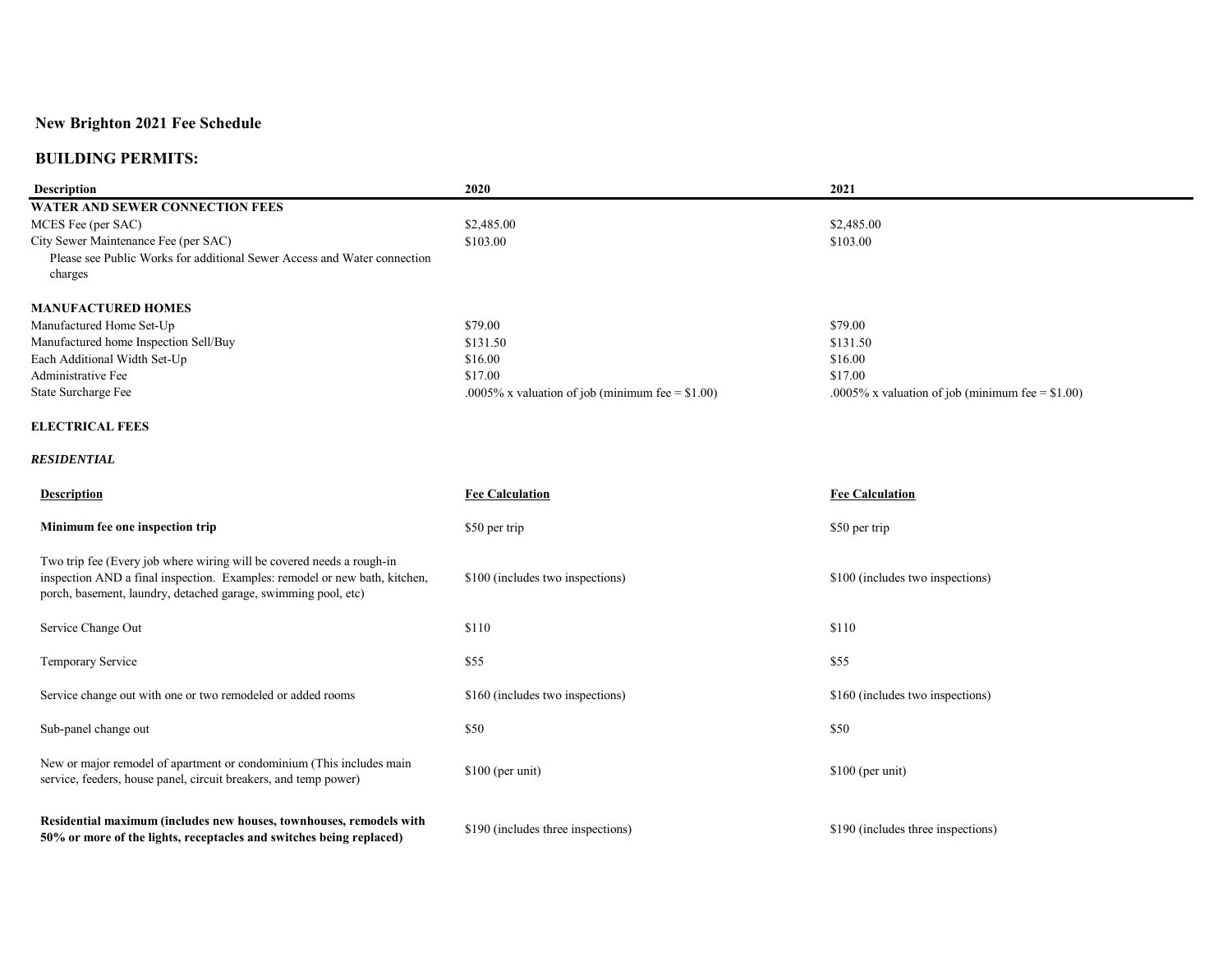| <b>Description</b>                                                                                                                                                                                                                                                  | 2020                                                                                                                     | 2021                                                                                                                                                                                                       |
|---------------------------------------------------------------------------------------------------------------------------------------------------------------------------------------------------------------------------------------------------------------------|--------------------------------------------------------------------------------------------------------------------------|------------------------------------------------------------------------------------------------------------------------------------------------------------------------------------------------------------|
| <b>ELECTRICAL FEES (Continued)</b>                                                                                                                                                                                                                                  |                                                                                                                          |                                                                                                                                                                                                            |
| <b>RESIDENTIAL</b> (Continued)                                                                                                                                                                                                                                      |                                                                                                                          |                                                                                                                                                                                                            |
| Outside electrical reinstalled after siding replacement, house<br>duplex, triplex, fourplex attached townhouses and apartments                                                                                                                                      | \$50 (for the first/only unit)<br>\$25 (for each unit thereafter)                                                        | \$50 (for the first/only unit)<br>\$25 (for each unit thereafter)                                                                                                                                          |
| Electronic inspection fee for these items only: furnace, air conditioning, bath<br>fan, fireplace, or receptacle for water heater vent. Must email required<br>pictures.                                                                                            | \$40                                                                                                                     | \$40                                                                                                                                                                                                       |
| Solar fees for PV system (both Residential and Commercial)<br>$0 - 5,000$ watts<br>$>5,000$ watts to 10,000 watts<br>$>10,000$ watts to 20,000 watts<br>$>20,000$ watts to 30,000 watts<br>$>30,000$ watts to 40,000 watts<br>Additional increments of 10,000 watts | \$90<br>\$150<br>\$225<br>\$300<br>\$375<br>\$25 (for each additional \$10K increment                                    | \$90<br>\$150<br>\$225<br>\$300<br>\$375<br>\$25 (for each additional \$10K increment                                                                                                                      |
| State Surcharge                                                                                                                                                                                                                                                     | \$1                                                                                                                      | \$1                                                                                                                                                                                                        |
| <b>COMMERCIAL</b>                                                                                                                                                                                                                                                   |                                                                                                                          |                                                                                                                                                                                                            |
| <b>Description</b>                                                                                                                                                                                                                                                  | <b>Fee Calculation</b>                                                                                                   | <b>Fee Calculation</b>                                                                                                                                                                                     |
| Valuation \$1 to \$1,000                                                                                                                                                                                                                                            | \$50 per trip                                                                                                            | \$50 per trip                                                                                                                                                                                              |
| Valuation $> $1,000$ to \$2,000                                                                                                                                                                                                                                     | thereof up to and including \$2,000                                                                                      | \$50 for the first \$1,000, plus \$3.25 for each additional \$100 or fraction \$50 for the first \$1,000, plus \$3.25 for each additional \$100 or fraction<br>thereof up to and including \$2,000         |
| Valuation > \$2,000 to \$25,000                                                                                                                                                                                                                                     | \$82 for the first \$2,000, plus \$14.85 for each additional \$1,000 or<br>fraction thereof up to and including \$25,000 | \$82 for the first \$2,000, plus \$14.85 for each additional \$1,000 or<br>fraction thereof up to and including \$25,000                                                                                   |
| Valuation > \$25,000 to \$50,000                                                                                                                                                                                                                                    | fraction thereof up to and including \$50,000                                                                            | \$423.55 for the first \$25,000, plus \$10.70 for each additional \$1,000 or \$423.55 for the first \$25,000, plus \$10.70 for each additional \$1,000 or<br>fraction thereof up to and including \$50,000 |
| Valuation > \$50,000 to \$100,000                                                                                                                                                                                                                                   | fraction thereof up to and including \$100,000                                                                           | \$691.05 for the first \$50,000, plus \$7.45 for each additional \$1,000 or \$691.05 for the first \$50,000, plus \$7.45 for each additional \$1,000 or<br>fraction thereof up to and including \$100,000  |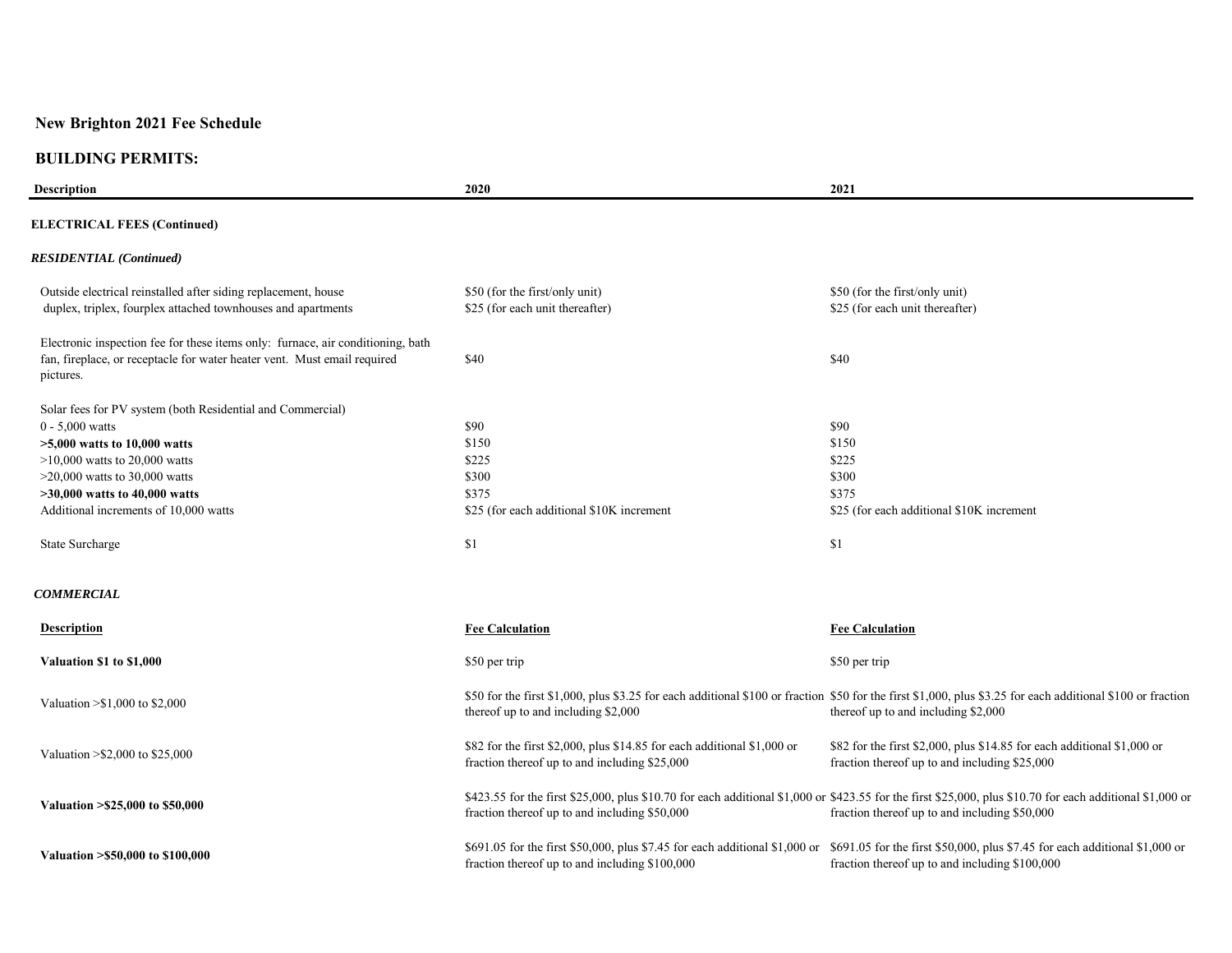#### **BUILDING PERMITS:**

| <b>Description</b>                                                                               | 2020                                                                                                                              | 2021                                                                                                                              |
|--------------------------------------------------------------------------------------------------|-----------------------------------------------------------------------------------------------------------------------------------|-----------------------------------------------------------------------------------------------------------------------------------|
| <b>ELECTRICAL FEES (Continued)</b>                                                               |                                                                                                                                   |                                                                                                                                   |
| <b>COMMERCIAL</b> (Continued)                                                                    |                                                                                                                                   |                                                                                                                                   |
| Valuation $> $100,000$ to \$500,000                                                              | \$1063.55 for the first \$100,000, plus \$6.00 for each additional \$1,000<br>or fraction thereof up to and including \$500,000   | \$1063.55 for the first \$100,000, plus \$6.00 for each additional \$1,000<br>or fraction thereof up to and including \$500,000   |
| Valuation > \$500,000 to \$1,000,000                                                             | \$3463.55 for the first \$500,000, plus \$5.10 for each additional \$1,000<br>or fraction thereof up to and including \$1,000,000 | \$3463.55 for the first \$500,000, plus \$5.10 for each additional \$1,000<br>or fraction thereof up to and including \$1,000,000 |
| Valuation $> $1,000,000$ and up                                                                  | \$6013.55 for the first \$1,000,000, plus \$4.00 for each additional<br>\$1,000 or fraction thereof                               | \$6013.55 for the first \$1,000,000, plus \$4.00 for each additional<br>\$1,000 or fraction thereof                               |
| Reinspection Fee (in addition to all other fees)                                                 | \$50 per reinspection                                                                                                             | \$50 per reinspection                                                                                                             |
| Investigation Fee (working without permit): fee(s) are doubled                                   |                                                                                                                                   |                                                                                                                                   |
| Refunds issued only for permits over:                                                            | \$100                                                                                                                             | \$100                                                                                                                             |
| <b>State Surcharge</b>                                                                           | \$1                                                                                                                               | \$1                                                                                                                               |
| <b>ELECTRICAL PERMIT FEE IS DOUBLED IF THE WORK STARTS</b><br><b>BEFORE THE PERMIT IS ISSUED</b> | <b>ELECTRICAL PERMIT FEE IS DOUBLED IF THE WORK</b><br><b>STARTS BEFORE THE PERMIT IS ISSUED</b>                                  | <b>ELECTRICAL PERMIT FEE IS DOUBLED IF THE WORK</b><br><b>STARTS BEFORE THE PERMIT IS ISSUED</b>                                  |
| <b>Refund Policy for all permits</b>                                                             | <b>Refund Policy for all permits</b>                                                                                              | <b>Refund Policy for all permits</b>                                                                                              |

A written request from the applicant of the permit must be received by the Building Official before a refund can be processed. The permit will be refunded up to 80% of the permit fee after authoriztion by the Building Official and City Council per Article 5 of the City Code.

A written request from the applicant of the permit must be received by the Building Official before a refund can be processed. The permit will be refunded up to 80% of the permit fee after authoriztion by the Building Official and City Council per Article 5 of the City Code.

A written request from the applicant of the permit must be received by the Building Official before a refund can be processed. The permit will be refunded up to 80% of the permit fee after authoriztion by the Building Official and City Council per Article 5 of the City Code.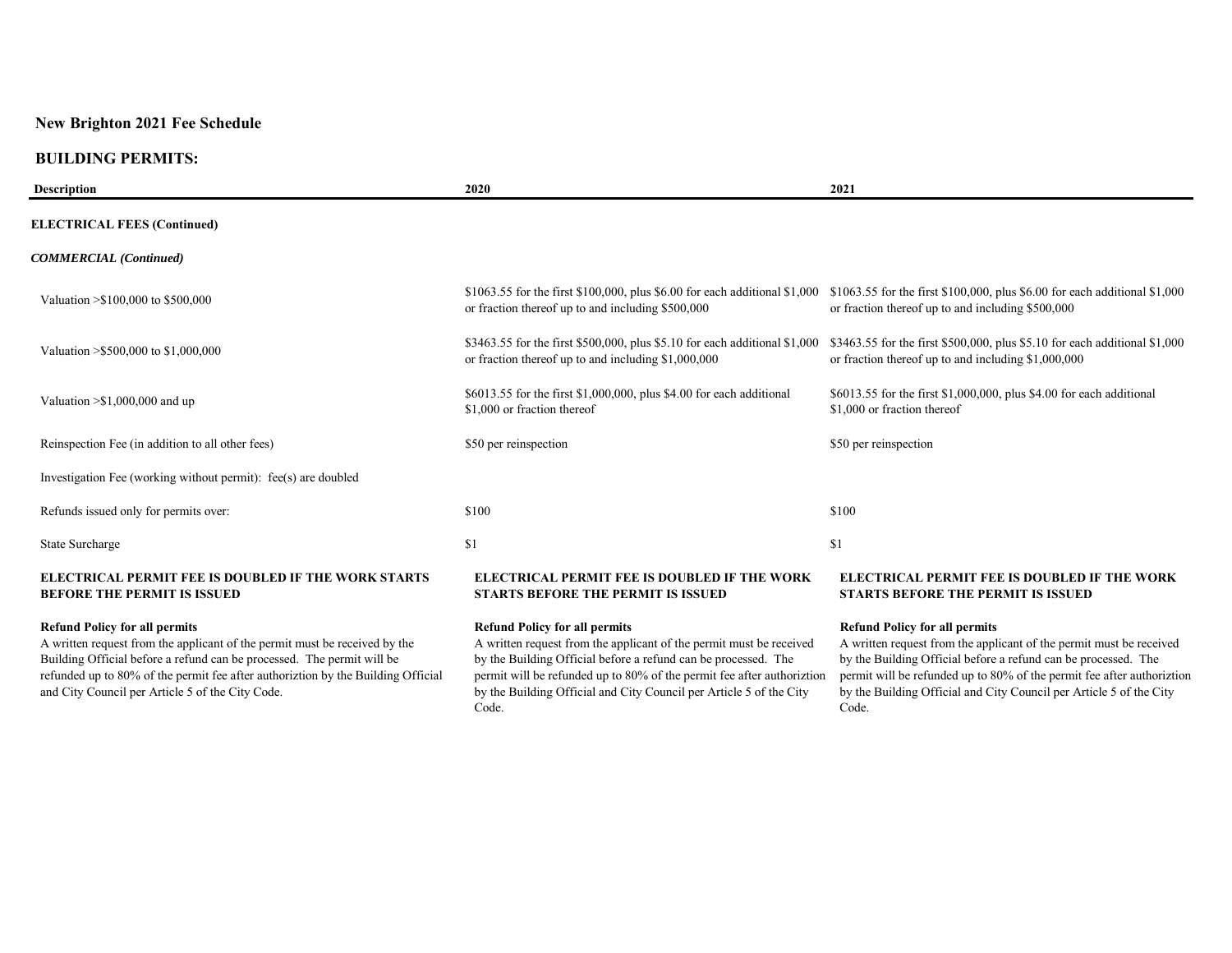# **CONSTRUCTION & HOUSING LICENSES:**

| <b>Description</b>                                                               | 2020     | 2021     |
|----------------------------------------------------------------------------------|----------|----------|
|                                                                                  |          |          |
| <b>Construction Licenses:</b>                                                    |          |          |
| These license fees shall be as specified here except as pre-empted by the State. |          |          |
| Mechanical                                                                       | \$80.00  | \$80.00  |
| Excavator                                                                        | \$80.00  | \$80.00  |
| Sign & Billboard                                                                 | \$80.00  | \$80.00  |
| Other                                                                            | \$80.00  | \$80.00  |
| Multiple Family Housing:                                                         |          |          |
| Base fee per unit                                                                | \$19.00  | \$21.00  |
| Reinspection Fee (No prorating of yearly license fees)                           | \$200.00 | \$315.00 |
| Provisional Fee per unit                                                         | \$25.00  | \$25.00  |
|                                                                                  |          |          |
| Multiple Family Crime-Free Housing Program:                                      |          |          |
| Base fee per unit                                                                | \$9.00   | \$10.00  |
| Other Specific Fees:                                                             |          |          |
| Solar installation permit                                                        | \$100.00 | \$100.00 |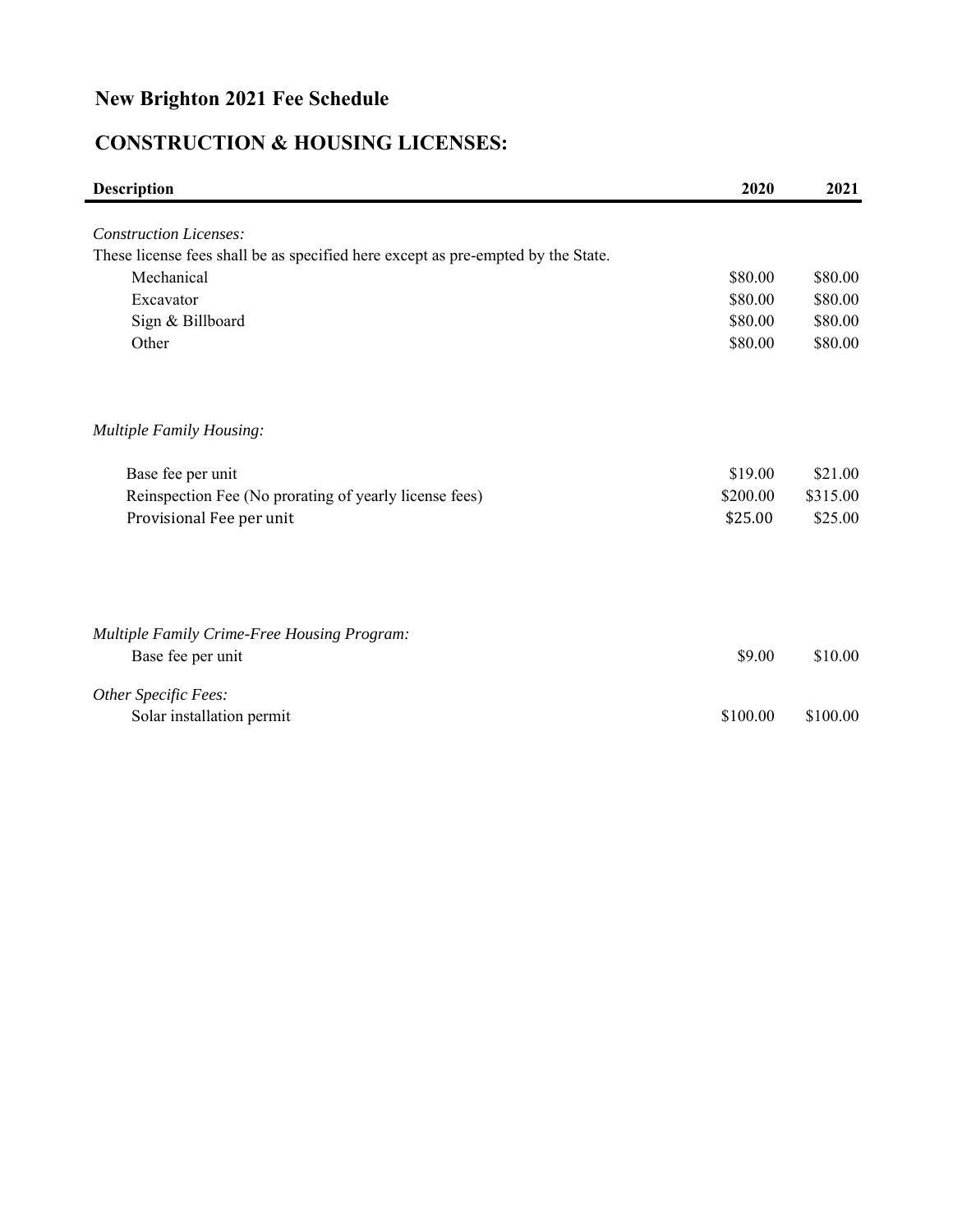# **PLANNING & ZONING FEES:**

| <b>Description</b>                                     | 2020     | 2021     |
|--------------------------------------------------------|----------|----------|
| <b>SUBDIVISIONS</b>                                    |          |          |
| Administrative Lot Split (lot line adjustment)         | \$330    | \$380    |
| Minor Subdivision/Lot Split                            |          |          |
| base fee                                               | \$280    | \$280    |
| plus per lot charge                                    | \$85     | \$85     |
| Preliminary Plat                                       |          |          |
| base fee                                               | \$550    | \$550    |
| plus per acre charge (capped at five acres)            | \$130    | \$130    |
| minimum escrow (for plats over five acres)             | \$2,500  | \$2,500  |
| Final Plat                                             | \$500    | \$500    |
| Planned Unit Development (PUD)                         |          |          |
| Preliminary Phase (PUD)                                | \$1,260  | \$1,260  |
| minimum escrow                                         | \$2,500  | \$2,500  |
| Final Phase (PUD)                                      | \$500    | \$650    |
| Planned Residential Development (PRD)                  |          |          |
| Preliminary PRD Phase                                  |          |          |
| base fee                                               | \$815    | \$1,000  |
| minimum escrow                                         | \$2,500  | \$2,500  |
| Final PRD Phase                                        | \$500    | \$650    |
| Park dedication fee (Residential Per D.U.)             | \$1,825  | \$1,825  |
| Park dedication fee (Commercial / Industrial per acre) | \$13,445 | \$13,445 |
| <b>LAND USE</b>                                        |          |          |
| Comprehensive plan amendment                           | \$900    | \$900    |
| Rezoning                                               | \$750    | \$750    |
| Zoning Code Amendment                                  | \$900    | \$900    |
| Variance                                               |          |          |
| residential                                            | \$400    | \$400    |
| nonresidential                                         | \$800    | \$800    |
| Special Use Permit                                     |          |          |
| residential                                            | \$370    | \$375    |
| nonresidential                                         | \$650    | \$650    |